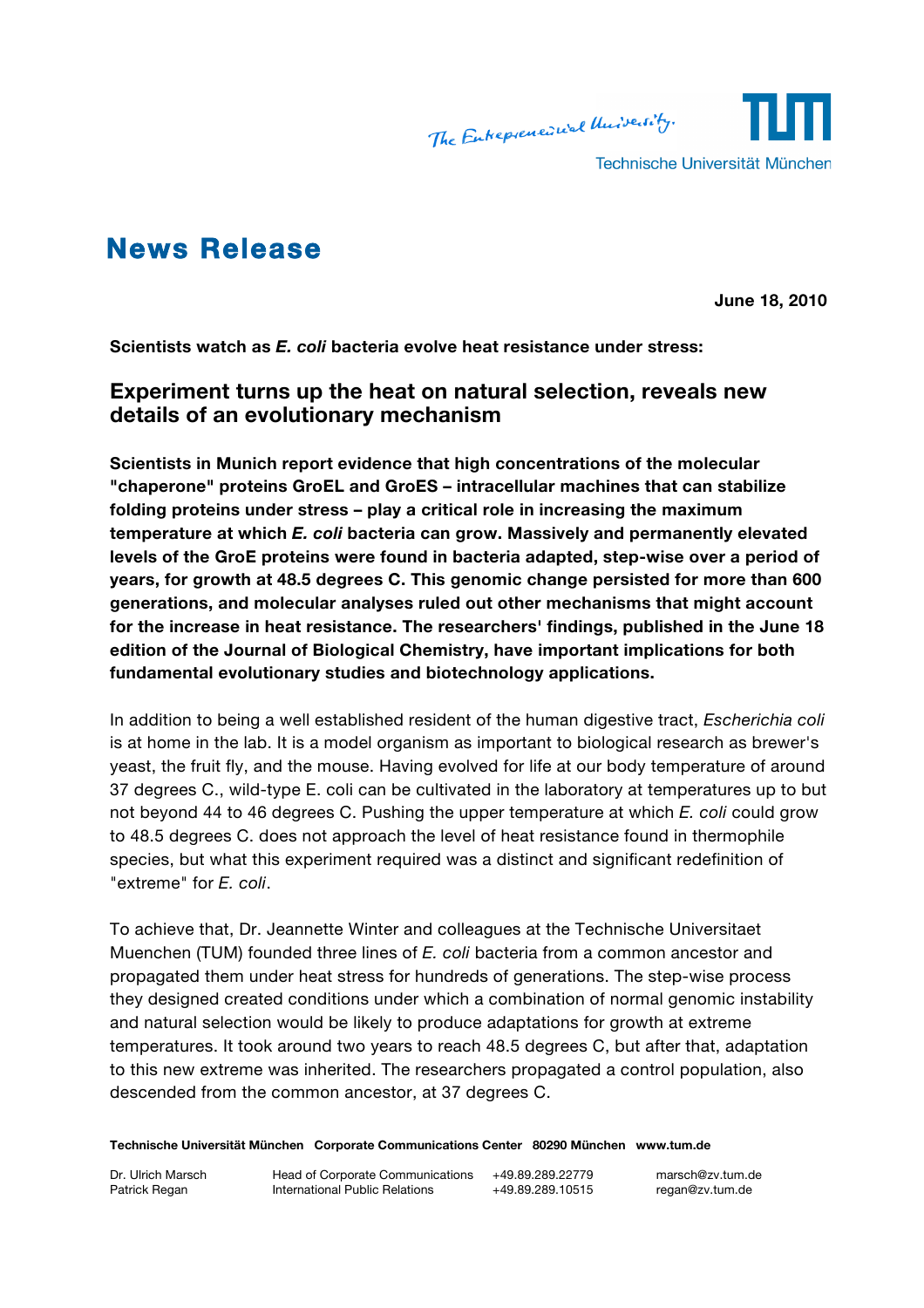The Enterpreneuiual University. Technische Universität München

Exhaustive analysis of cell physiology, protein expression, and genome sequences revealed a number of significant changes. Compared with the control group, the adapted lines of *E. coli* showed a clearly enhanced capability for living under conditions of heat stress. This was accompanied by reduced growth rates, showing that survival came at a cost in terms of overall fitness, a typical indicator of genomic mutations. One of the most striking changes measured was a 16-fold increase in GroE levels, more than five times what a normal heat shock response in *E. coli* would be expected to produce. Further analyses of heat shock genes and proteins ruled out other mechanisms – beyond the role of GroE alone – as being critical for evolution for life at 48.5 degrees C.

GroE chaperones are known to play an active role in assisting the folding process of other proteins, especially in cases where mutations that could cause improper folding threaten the survival of the cell. This experiment shows that they likely play a uniquely important role – by mitigating the potentially damaging effects of accumulating mutations on protein folding – in the evolution of heat resistance in *E. coli*.

"The correlation between genetic changes and chaperones has been shown not only in bacteria, but also in eukaryotes such as yeast, fruit flies, and fungi," says Dr. Jeannette Winter, a researcher in the TUM Department of Chemistry and a member of the Center for Integrated Protein Science Munich. Beyond yielding insights into evolutionary history, Winter says, further research on these highly conserved mechanisms could shed light on how organisms evolve in response to climate-related stresses in the future. "Better understanding of chaperones might also open the way to targeted generation of organisms for specific purposes -- enhancing their ability, for example, to live under stressful conditions, to break down harmful pollutants, or to produce specific, biotechnologically relevant proteins."

This research was supported by the German Research Foundation (Emmy-Noether program, Cluster of Excellence Center for Integrated Protein Science Munich and SFB 594), the Elitenetzwerk Bayern and the Fonds der chemischen Industrie.

#### **Technische Universität München Corporate Communications Center 80290 München www.tum.de**

Dr. Ulrich Marsch **Head of Corporate Communications** +49.89.289.22779 marsch@zv.tum.de Patrick Regan **International Public Relations** +49.89.289.10515 regan@zv.tum.de